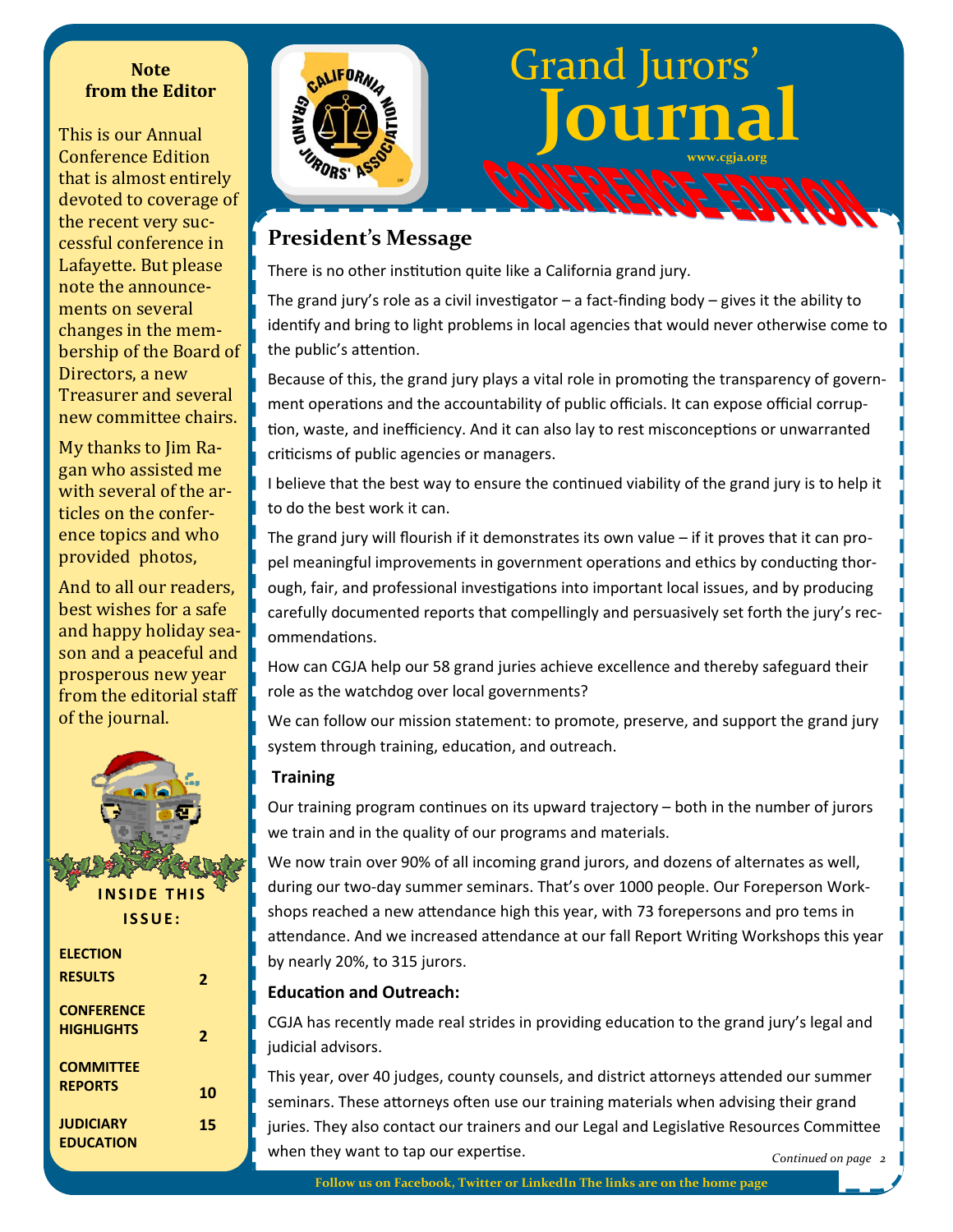#### Vol. 1 6 No. 6 CGJA Journal December 2015 2 *continued from page 1*

CGJA was invited to make a presentation last month at the Judicial Council's annual Presiding Judges/Court Executive Officers Management Conference on the topic of Practical Approaches to Supervising Grand Juries.

This presentation is described later in this edition of the Journal, but what is important to note here is that the state judiciary's education branch turned to CGJA as the "subject matter expert" on the court's supervision of grand juries. Moreover, we were asked to come back and conduct a similar program next year.

We hope that our involvement in judiciary education will be a springboard for a closer relationship with the courts.

Having direct and routine interaction with judges and court administrators will enhance CGJA's credibility with the state's judiciary. This will enable us to promote our training program and encourage the courts to use our chapters to help them with juror recruitment, selection, and orientation.

I believe that when the courts and CGJA are on the same page, stressing together the need for excellence in grand jury investigations and reporting, CGJA and its chapters will make further strides toward fulfilling our mission of promoting, preserving, and supporting California's grand jury system.

### **Karen Jahr**

### **ElecƟon Results**

*By Jerry Lewi, NominaƟons‐ElecƟons Chair and Head Teller* 

Ballots issued: 256 Ballots received: 167 (65%) No ballots were challenged.

| <b>Directors</b>                 | <b>Votes</b> |    |  |  |  |  |
|----------------------------------|--------------|----|--|--|--|--|
| Northern Region                  |              |    |  |  |  |  |
| <b>Karen Jahr</b>                | $118*$       |    |  |  |  |  |
| <b>Beckie Jennings</b>           | 67           |    |  |  |  |  |
| <b>Andi Winters</b>              | $79*$        |    |  |  |  |  |
| Mike Boom (Write-in)             | 1            |    |  |  |  |  |
| <b>Central Region</b>            |              |    |  |  |  |  |
| <b>Rich Knowles</b>              | 83           |    |  |  |  |  |
| <b>Lou Meyer</b>                 | $90*$        |    |  |  |  |  |
| <b>Diane Shepp</b>               | $86*$        |    |  |  |  |  |
| <b>Southern Region</b>           |              |    |  |  |  |  |
| Jim Ragan                        | $121*$       |    |  |  |  |  |
| <b>Mac Small</b>                 | $119*$       |    |  |  |  |  |
| Lynn Runyon (Write-in)           | 1            |    |  |  |  |  |
| Jeannie Turpenen (Write-in)<br>1 |              |    |  |  |  |  |
|                                  | *ELECTED     |    |  |  |  |  |
| <b>Ballot Measures</b>           | Yes          | No |  |  |  |  |
| <b>Term Limits</b>               | 126 (77%)    | 37 |  |  |  |  |
| <b>Election by Region</b>        | 118 (72%)    | 47 |  |  |  |  |
| Director Residency               | 125 (78%)    | 35 |  |  |  |  |

My thanks to Bette Flick (Orange) and Karen Stracka (Los Angeles) for their assistance as tellers and to the team from the North Orange County Chapter of the League of Women Voters for their efficient and accu‐ rate counting of the ballots.

# **Highlights of the Annual Conference**

**Annual Conference Chair Report** By Lloyd Bell, Host Chair, 2015 Annual Conference

It seems like only a few months ago that the Contra Costa Chapter volunteered to host the 2015 Annual Conference. How time flies! Now that it is over, and before planning begins in earnest for next year's conference, I would like to reflect on what we learned during our time in Lafayette, California.

Our chapter sought to put together a program that was in‐ formative, challenging, and educational for members of our state organization as well as for seated Grand Jurors who would be attending. We also wanted to provide an intimate atmosphere as well as plenty of time to socialize with friends we may only see infrequently. Members and guests from 25 counties come to join us. We believe we hit the mark by providing the very cozy Lafayette Park Hotel as a venue, a free-flowing cocktail reception, and a very delicious evening banquet for our members.

The program opened with the presentation of the Colors by the 60th Force Support Squadron Color Guard stationed at Travis Air Force Base. These young men and women, repre‐ senting our military members scattered across the globe, caused us to give pause, and thanks, that we are free to gather at conferences such as this. After the opening remarks by Mary Lou Oliver, the Contra Costa Chapter Presi‐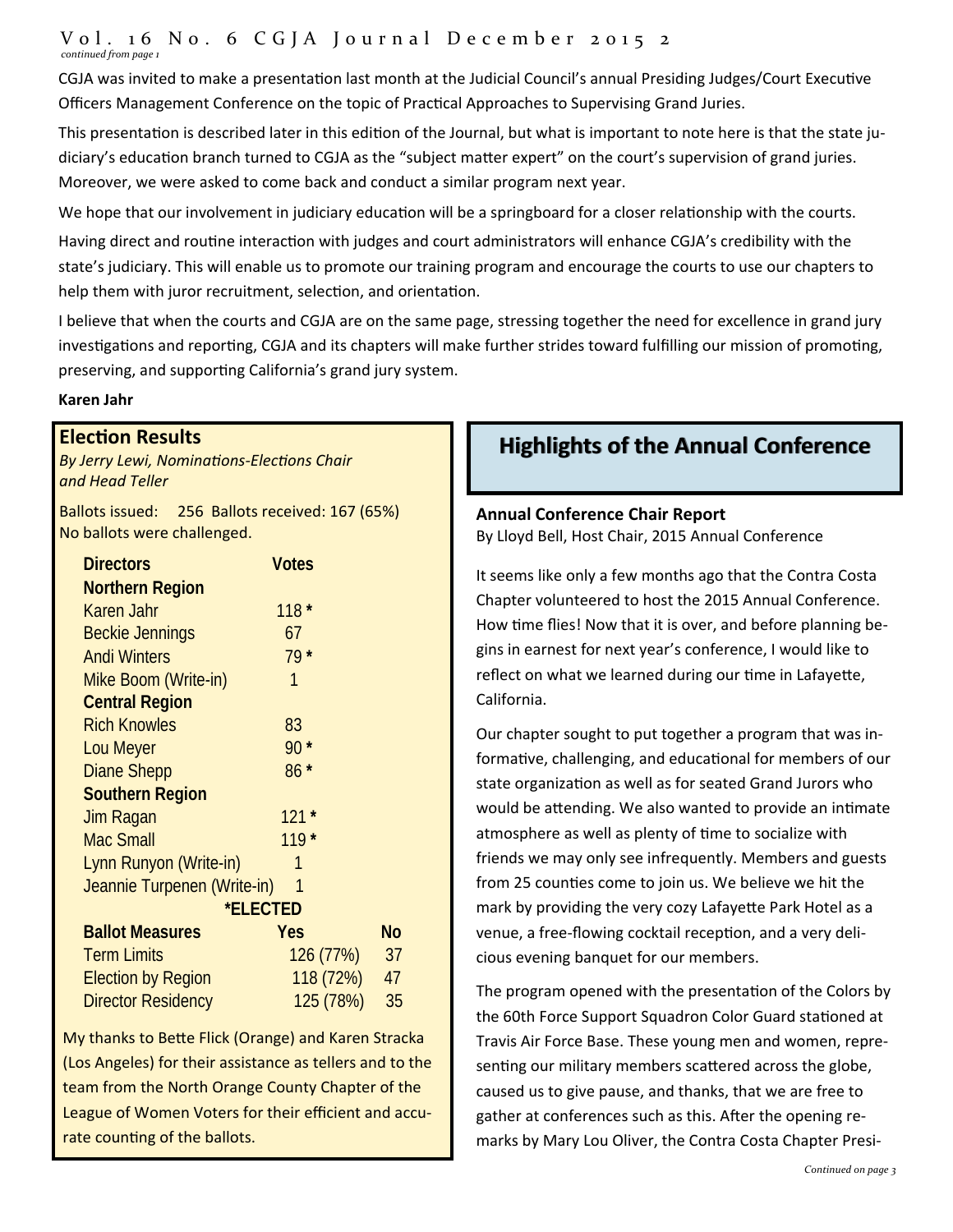#### *continued from page 2*

dent, and the CGJA President's report by Karen Jahr, the conference began in earnest. And, while all of the presentations provided information and new ideas, it was the Keynote Address by the Chief Justice of California, Tani G. Cantil-Sakauye, who challenged all of us to do our best and do it well.

In this edition of the Grand Jurors' Journal, you will find information on the other presentations and panel discussions presented at our conference. For those of you who could not be with us this year, these reports will give you a flavor of the ideas presented.

As usual, putting on a conference such as this required a Herculean effort by many individuals, some of whom you may have seen, while others toiled behind the scenes to insure the event ran smoothly. To all of these volunteers I can only give my heart-felt thanks that they stepped up and gave of themselves to insure a successful program. Some of these individuals are:

- Diane Shepp who negotiated the event facility and food selection
- ‐ Leslie Lea, our conference vice‐chair and registrar
- ‐ Mary Lou Oliver who organized the volunteers who so ably insured a successful conference
- Marianne Jameson and the Mount Diablo Rose Society for donating the floral centerpieces
- Members who generously donated funds, products, and time to our endeavor
- Local businesses who cheerfully donated items for our silent auction and drawing

The Contra Costa Chapter was very pleased to host the 2015 CGJA Annual Conference. We, collectively, offer our sincere thank you to all who took time out of their lives to join us in Lafayette to celebrate our great organization.

### **Keynote Address**

CGJA was honored to have as its keynote speaker the Chief Justice of the State of California, Tani G. Cantil-Sakauye. The Chief Justice, a fabulous extemporaneous speaker, spoke for nearly an hour. She discussed several topics of interest to our audience: the need for more transparency and accountability at all levels of government; the dearth of civics knowledge, particularly among our young people; keeping youth in school and out of the criminal justice system; and the value of diversity in our public institutions. The Chief Justice also spoke of her upbringing and her unconventional career path, including stints as a waitress and a black jack dealer. From her humble beginnings and an education at a community college and state university, she went on to become a prosecutor, then an appellate court justice, and since 2011, the head of California's judicial branch, the world's largest judicial system.

The Chief Justice strongly believes that the courts must provide equal justice to all citizens despite severe budget reductions. "You can't limit the number of cases just because you may not have adequate resources." The Chief Justice partnered several years ago with the state Superintendent of Public Instruction and the Secretary of State to create the Power of Democracy, an initiative that aims to integrate civics into K-12 core curriculum.

She also was a driving force behind the creation of the Civic Learning Award, given annually since 2013 to public schools that best engage students in civics education. She cited several examples. She has also encouraged youth courts for peer-to-peer justice. One of the main topics of these tribunals has been bullying. For more information on these initiatives, visit http://www.courts.ca.gov/chiefjustice.htm.

Another initiative has been to make the courts more open and accessible through its open record and open meeting rules. Judicial Branch meetings will soon be streaming live.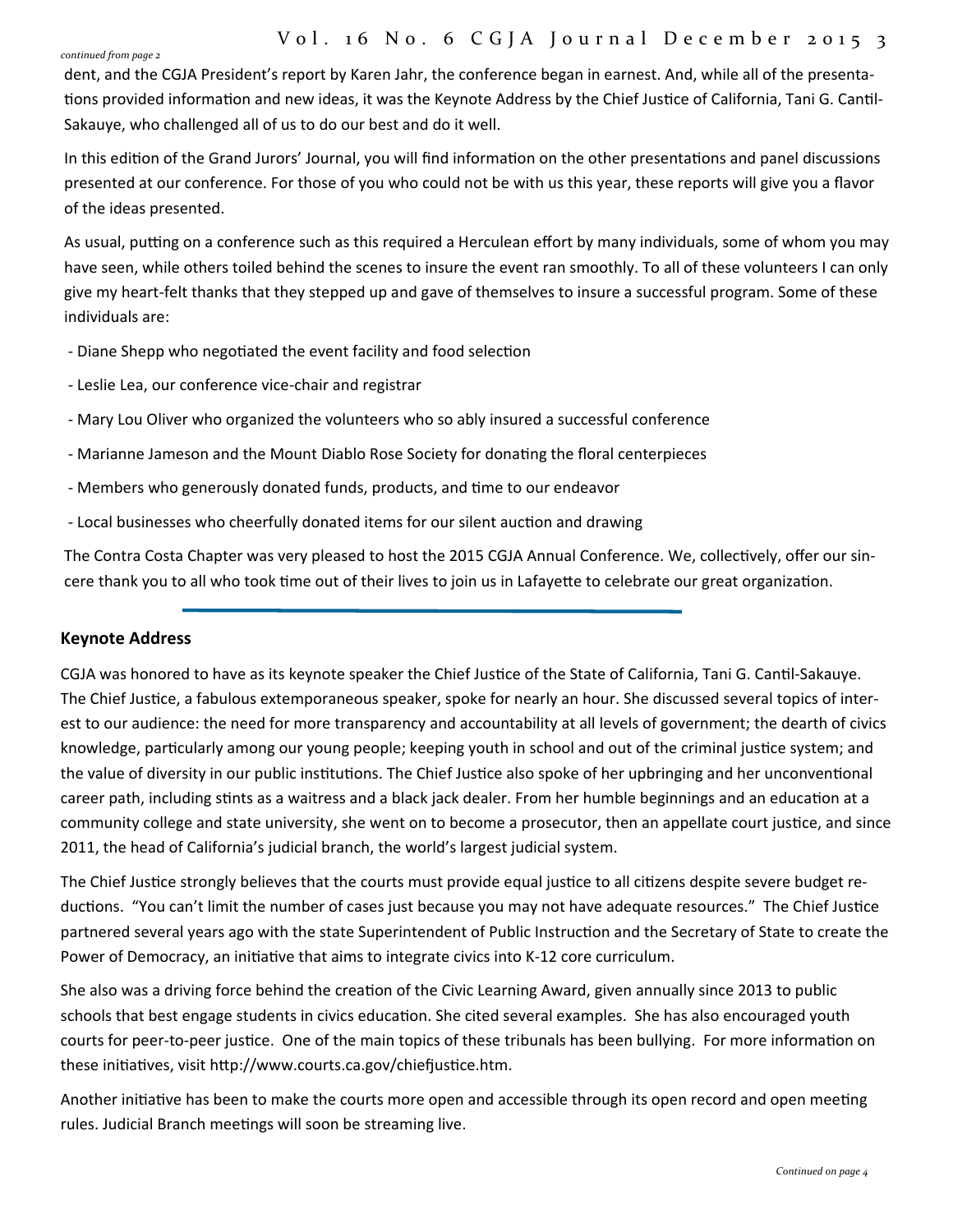#### Vol. 1 6 No. 6 CGJA Journal December 2015 4 *Continued from page 3*

The Chief Justice expressed her appreciation for the importance of the grand jury civil oversight process. She said that the grand jury is the only entity that can act as an honest broker in reviewing local government operations.

### **Panel Discussion: Civics in the Classroom**

Beate Boultinghouse (Chair), Martha Mangold, Barbara Arietta, Ben Kelly

This panel addressed three different chapter level activities to educate high school students about the workings of the California grand jury in its civil oversight role. Mangold described the Law Academy effort at San Francisco's Balboa High School. This is an eight-week program that takes the students through the entire process where they serve on mock grand juries, conduct investigations, write reports and put together presentations on their work. A second year is planned with hopes to expand to other schools in the San Francisco system. This effort was more fully reported in the June 2014 Grand Jurors' Journal (page 5).

Arietta explained a San Mateo Chapter-sponsored scholarship activity that asks students to write an essay about the grand jury system that addresses these specific questions:

What is the purpose of the Civil Grand Jury system (not to be confused with the Criminal Grand Jury system) in California?

What were its historical origins?

Why do you think the Civil Grand jury system is important?

The students are required to review the CGJA website and read certain materials. Each year a winner is selected, and a monetary award is made for the best essay.

Kelly described a program given in Madera County's Yosemite High School put together by the Madera Chapter. It is a brief program explaining the grand jury system to several civics classes. To get the students involved, they are read several hypothetical complaints that could easily occur in the high school environment. Then they discuss how to conduct the investigation, conduct interviews, and write a report. It was reported in more detail in the April 2015 Grand Jurors' Journal (page 8). Kelly said that one of the interesting benefits of this program is that students will talk about it at home, thus spreading the word to more adults.

### **Brown Act/First Amendment Coalition**

Karl Olson, First Amendment Coalition Director

Olson talked about the importance of the Public Records Act (1968) and the Ralph M. Brown Act (1953), and their inclu‐ sion in the California Constitution by the passage of Proposition 59 in 2004, and the difficulty of enforcement. Today, the courts construe any exemptions narrowly.

With respect to the Public Records Act, he said that, in order to obtain records, citizens don't have to tell agencies their purpose, although doing so might make it easier for the agencies to find what you need. Agencies invariably take the full 14 days to produce the records, regardless of their complexity. As for the Brown Act, everything (with limited exceptions) has to be done in public. The First Amendment Coalition occasionally acts as a plaintiff in alleged violations to the Brown Act.

Olson highlighted some specific issues with regard to records and meeting openness:

- Doing business on private phones? Are these records public? The Court of Appeals says yes.
- How long must agencies retain records? The First Amendment Coalition's policy is that records must be retained for two years, and all agency staff must use the agency email system or copy relevant emails from a private server to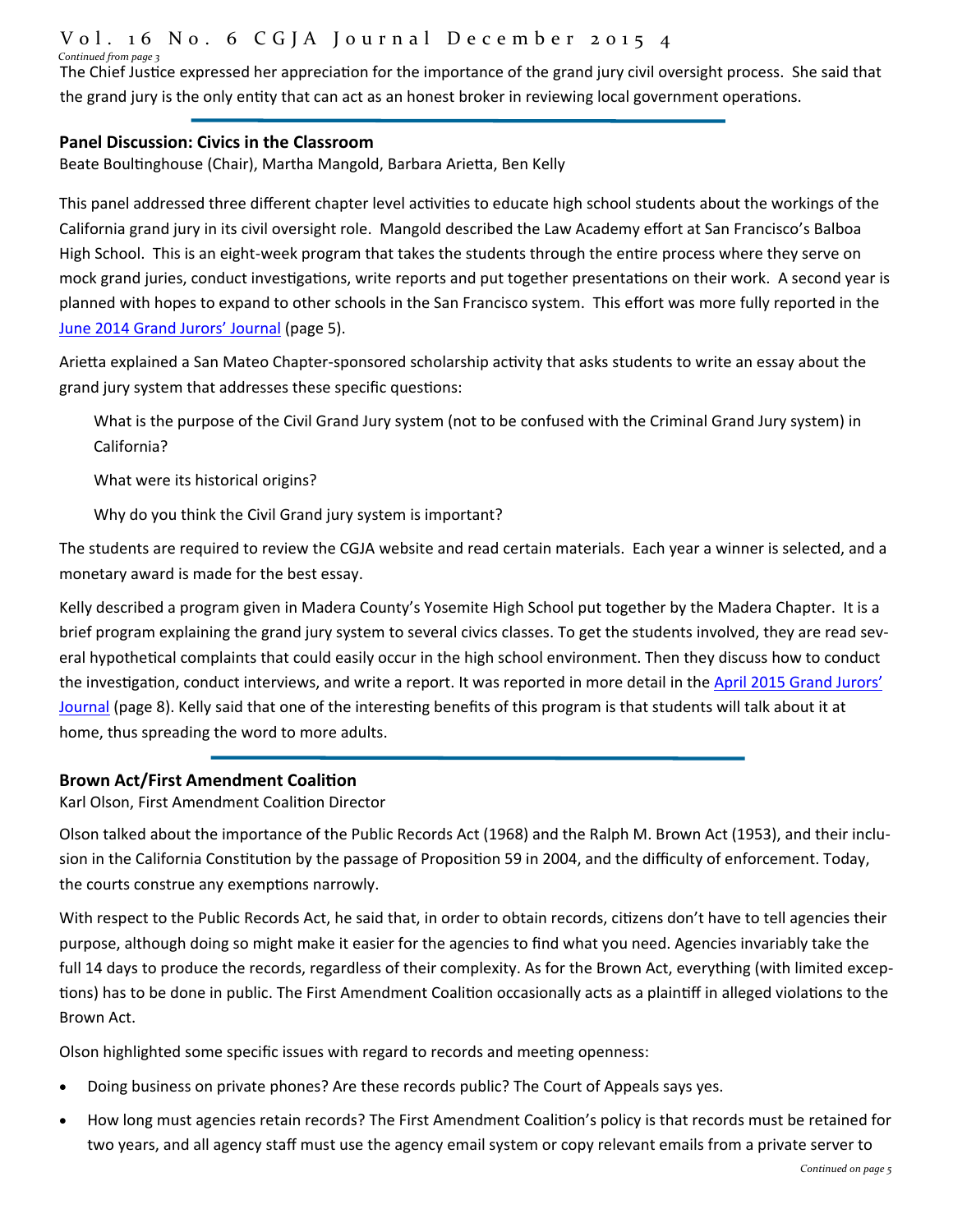*Continued from page 4* that system.

- Public employee salaries (including salary components) pensions, and disciplinary actions should be public records. The courts will decide.
- Government's use of the deliberative process privilege (the common-law principle that the internal processes of the executive branch of a government are immune from normal disclosure or discovery in civil litigations, Freedom of Information Act requests, etc.). If agencies use this to prevent access to records, the burden is on the government to prove that the privilege is necessary. Lately, some court decisions have allowed a little more access.

### **Angelo Rolando Award**

CGJA has granted the 2015 Angelo Rolando Memorial Award to Owen Haxton of Novato for outstanding ser‐ vice to the associaƟon. Haxton was presented with the award at the association's annual conference held in Lafayette on November 2 and 3.

Haxton served on the 2001‐2002 Marin County Grand Jury and has been active in the Marin County Chapter of the association and with the statewide association itself ever since. He served as president of the chapter for two years. Owen served on the board of directors of the statewide association, chaired the Membership Relations Committee and was part of a small group of individuals who began regional meetings of chapters. Haxton also served on the awards committee of the association from 2010 to 2014.

The Angelo Rolando Memorial Award was created in 1991 to honor Angelo Rolando, who, in 1979, traveled throughout the state to explore creation a statewide grand juror organization. From his efforts, meetings then took place leading to the creation of the California Grand Jurors' Association.



Haxton, with Awards Committee Chair Barbara Sommer

# **Excellence in Reporting Awards Media Award — Santa Barbara County Lompoc Record**

CGJA has granted the 2015 News Media Excellence in Reporting Award to the Lompoc Record for its news coverage of "A Failure of Oversight: Lompoc Housing and Community Development Corporation," a report issued by the 2011-12 Santa Barbara County Grand Jury.

The Lompoc Housing and Community Development Corporation is a nonprofit organization that owns and operates homeless shelters and many other affordable housing projects in the Lompoc area. In January 2012, the corporation suddenly (with five days notice) closed two homeless shelters on a holiday weekend. That fact coupled with complaints of homes in disrepair and defaults on loan payments indicated that the corporation was in serious trouble. The Grand Jury received several citizen complaints requesting an investigation into what went wrong. By the beginning of 2012, 30 of the corporation's 42 properties had been repossessed by lenders, placed in receivership or foreclosed upon.

The Grand Jury's report addressed oversight (or its lack) and the steps the County and City of Lompoc should have tak‐ en to protect the public's investment in funds loaned to the corporation. The report focused on the relationship between the County and the City of Lompoc as conduits of funds to the corporation as a provider of affordable housing and the monitoring undertaken on behalf of the taxpayer.

The Lompoc Record, (LompocRecord.com) a local online news outlet, made the Grand Jury's report available to its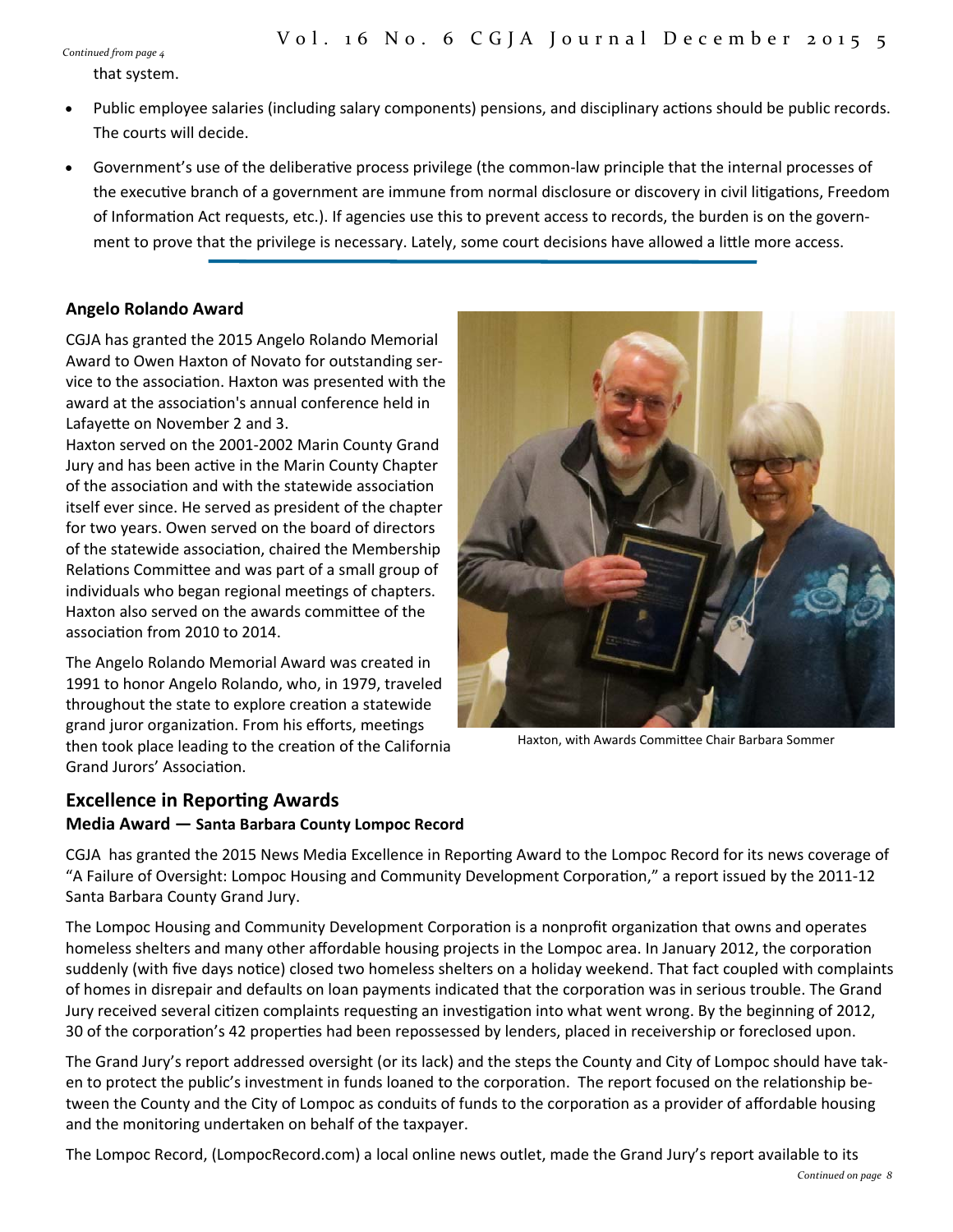readers and published 25 articles describing and following up on the Grand Jury's findings. This reporting encouraged the Santa Barbara County District Attorney to look into the nonprofit's operations. It also revealed a potential conflict of interest involving a county supervisor.

The News Media Excellence in Reporting Award program recognizes individuals and media that have created positive changes in their communities and increased awareness of the California Grand Jury system. The award was formally presented November 19, 2015, to Managing Editor Marga Cooley by members of the 2011‐12 Santa Barbara County Grand Jury, including Mel Kimlinger, who nominated the newspaper for the award.



Current Grand Jury Foreperson Maria Millsap with 2011‐12 Grand Jury members Pam Olsen, Barbara Breza, Lorelei Snyder, Mel Kimlinger, Travis Gibbons, Jack Snyder, and Mary Frink and not pictured, Tim Putz, photographer. Recipient Marga Cooley is holding the award.

### **Robert Geiss Excellence in Reporting Award 2013‐14 Santa Cruz County Grand Jury Receives PresƟgious ReporƟng Award**

CGJA has granted the Robert Geiss Excellence in Re‐ porting Award for 2015 to the 2013-14 Santa Cruz County Grand Jury for its report, "Desalination and Alternatives: Water for a Thirsty County."

The award was presented on November 2 at the associ‐ ation's 34th annual conference held in Lafayette, California. Nell Griscom, foreperson of the 2013‐14 Santa Cruz County Grand Jury, was at the conference to ac‐ cept the Award.

The Grand Jury examined the issues facing both the City of Santa Cruz Water Department and Soquel Creek Wa‐ ter District as they attempted to manage their local water supply problems. Much of Santa Cruz County re‐ ceives its drinking water from underground aquifers. Wells pump water from the aquifers to be treated and sent to homes and businesses. Many of the aquifers in the coastal areas are already contaminated or in danger of contamination due to saltwater intrusion caused by over‐pumping. One way to protect the aquifers is to develop a regional plan to halt the intrusion where it has already occurred and to protect those aquifers yet to be tainted.



Nell Griscom on the right, with Awards Committee Chair Barbara Sommer

The City of Santa Cruz Water Department and Soquel

Creek Water District entered into a plan to do this through the construction of a regional seawater desalination plant. However, due to strong and vocal opposition from a number of residents, the Santa Cruz City Council put a halt to the project a year before a scheduled public vote.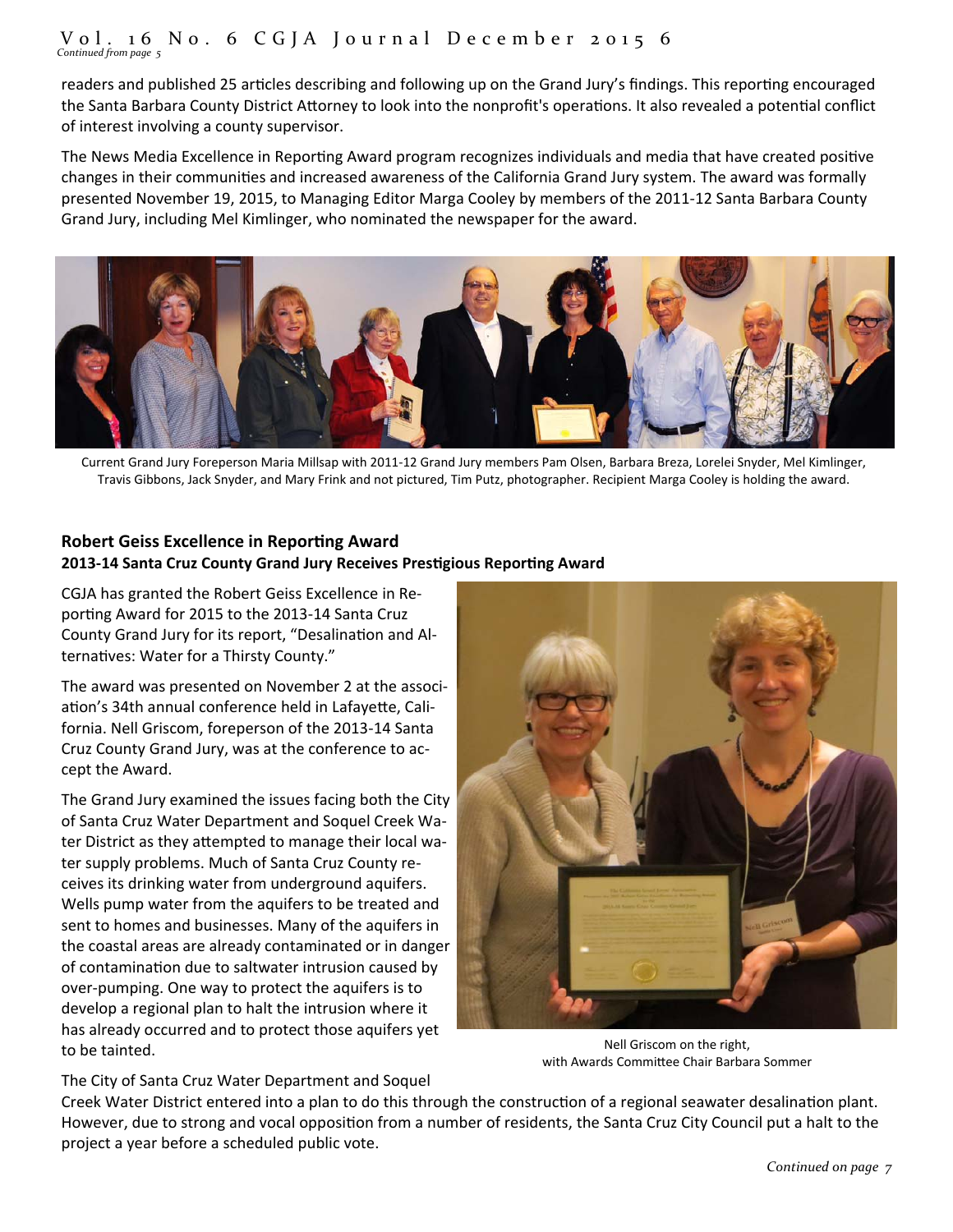### Vol. 16 No. 6 CGJA Journal December 2015 7

*Continued from page 6*

The Grand Jury reviewed the plans for the regional desalination project as well as other alternatives being considered. Jurors conducted extensive research and spoke with multiple water agencies, experts and local opposition groups. The subsequent report discusses each of the options currently available and makes the technical details easily accessible to lay readers. The color maps make the report more readable and aid the reader in understanding the complex matters discussed. In the report, the Grand Jury recommends that both agencies secure a supplemental water supply and that the City of Santa Cruz strongly consider reviving the regional seawater desalination plant.

The Robert Geiss Excellence in Reporting Award recognizes a grand jury report that is of high quality and has a positive impact on the community, as well as increasing awareness of the California grand jury system.

### **Human Trafficking**

Paula Kamena (retired District Attorney, Marin County) and Linda Witong (retired Assistant District Attorney, Marin County)

This presentation began with a film produced by the Soroptimist Chapter of Marin County about the problem of human trafficking. Soroptimist is a global volunteer organization working to improve the lives of women and girls through programs leading to social and economic empowerment. The film starts with debunking three myths about human trafficking: It is not a US problem, the crimes are victimless, and it is an activity done by choice. All of these are not true. Most human trafficking is in the form of prostitution and mostly derives from sexual abuse at home. And it is the victims who are generally prosecuted. The speakers described the Nordic model, especially prevalent in Sweden where the victims are generally not prosecuted.

There are other forms of human trafficking such as organ trafficking where human organs are bought and sold; and labor trafficking where people unable to speak up for their own rights are victimized in all walks of life such as landscaping, the garment industry, and construction. The victims are usually immigrants, legal, and illegal.

The speakers outlined a variety of ways grand juries can highlights problems in their community and commended the Placer (see Placer County 2014-15 Grand Jury Report) and Orange County grand juries (see 2011-12 Orange County Grand Jury report )for recent reports on the subject. There is a national hotline, 888-373-7888, for reporting any suspected activities. A recent Federal law, Justice for Victims of Trafficking Act of 2015, shows promise to be helpful in combating this widespread problem.

### **Public Records and Privacy**

Thomas Peele, Bay Area Newsgroup Investigative Reporter

Peele started his talk with a very simple statement: We have no privacy. Google reads your email; banks know all about your spending habits; police read your license plate so they know where you are; deeds are a public record. The California Public Records Act is severely broken and needs reform. While Proposition 59 put the act into the constitution, there are far too many exemptions granted in case law that allow public entities the freedom to refuse requests.

One of the most common is the "deliberative process" exemption. Any document involving an entity conducting an activity that is intended to lead to some decision falls under this exemption. Another problem for reporters is the delay tactic, as reporters haven't the time to stick with a story and wait out the delay. This is less of a problem for grand juries, except that their time is limited to their time in office.

One bright note is that the Supreme Court supported access to public employee compensation information that entities formerly tried to hide. But there is a privacy exemption that the government's need for privacy trumps the public's need to know.

Peele concluded by restating that the Public Records Act needs reform, but he has no expectation of success.

**Editor note:** For more information on Public Records Act exemptions, see http://www.calaware.org/downloads/ Top10\_CPRAExemptions.pdf.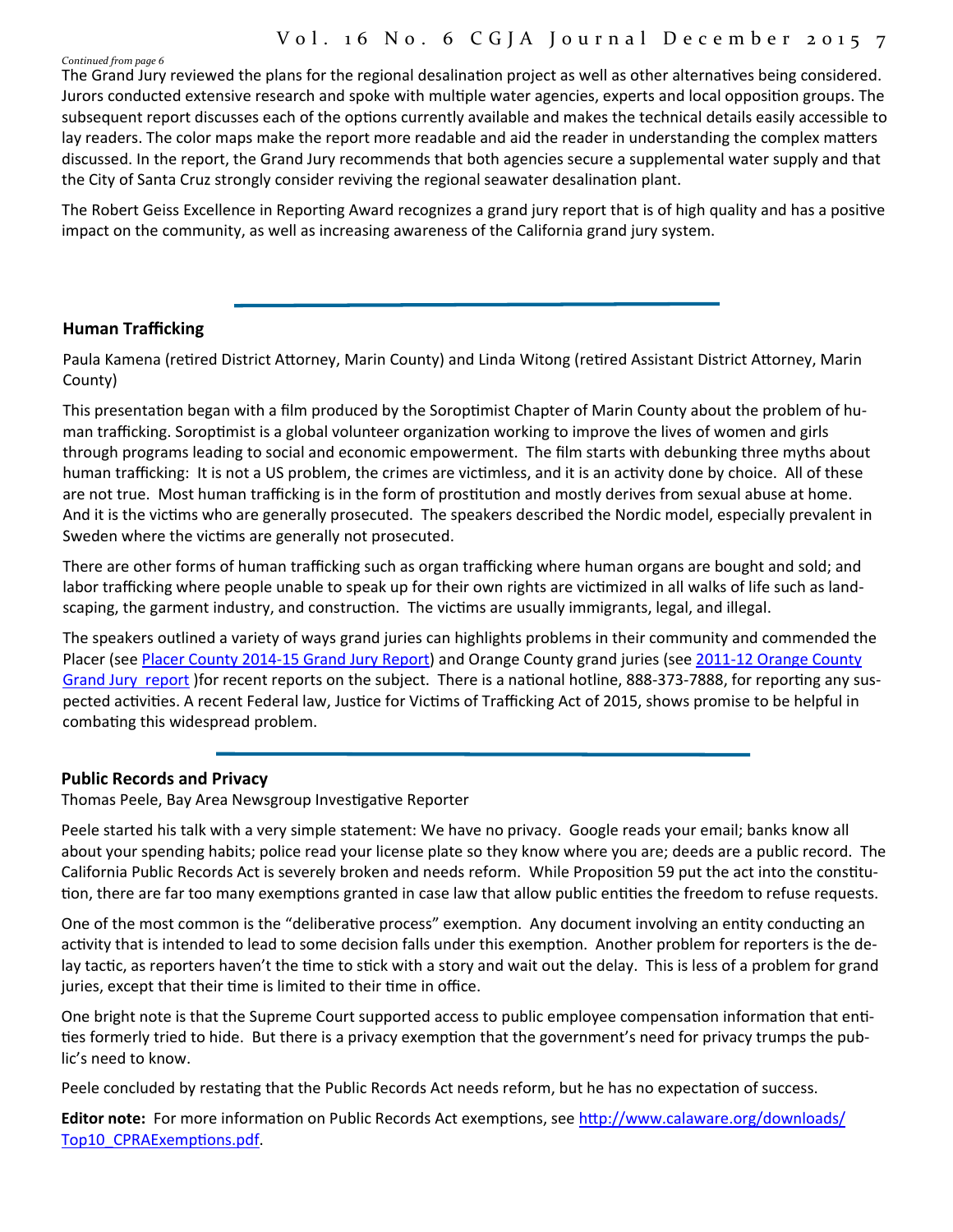# **Grand Jury EffecƟveness**

The Honorable John T. Laettner, Contra Costa Superior Court

udge Laettner, who has been involved with the Contra Costa grand juries, both criminal and civil, since 2010, opened his talk by saying, "When asked if I would speak on the issue of effectiveness of the grand jury, I chuckled, for of course you are effective." He then recalled for us the history of the grand jury from its most likely inception in 1066 in England to current California law. The judge noted an interesting twist in history in that the English grand juries served the government in finding and prosecuting private citizens' misdeeds, while now juries investigate and access public figures, defending individuals' rights and expectations. County grand juries can investigate any non-criminal activities and report and make recommendations based on the result of the investigations.

He then related all of the duties and powers of the grand jury in its civil oversight role, concluding that, "If the grand jury system was not beneficial to the community, it would have died long ago. By virtue of its longevity, there is evidence that it is effective and a viable part of our government." The size of the grand jury (19 in most counties) gives it enough resources to delve into complex problems with unlimited power to gather data and investigate. Investigative reporters try to do the same thing, but do not have subpoena power. Reporters are hampered by delaying tactics in responding to requests for documents exactly as related by the previous speaker, Thomas Peele.

Judge Laettner then related several examples of effective Contra Costa County grand jury reports, including one that resulted in needy people getting \$54 million worth of food and another calling for pension reform for public employees. He believes the most effective tool of the grand jury is its reports that call attention to problems. Even though the grand jury does not have enforcement power, no one wants to be embarrassed for not doing their job well, and most government workers want to do their jobs as well as they can.

The judge concluded by saying that the best thing we can all do to improve the system is to recruit people to volunteer for grand jury service. His list of attributes of an effective grand juror includes the ability to listen; that the person not carry baggage or an axe to grind; that the person plays well with others; that the person has the time to do their best work for the community; that the person be an optimist; and that the person has the life experience – no set age is required, but life experience really helps.

His final comment was that grand juries are effective and essential for good government.

For the judge's complete talk, go to the Newsblog on the CGJA website, www.cgla.org/newsblog/ grandjuryeffectiveness.

### **RecruiƟng for Diversity**

José Varela, Public Defender, Marin County

The key to diversity, Varela said, is to engage people in a particular community whom everyone knows: "promotores." They can help involve you in ethic-associated celebrations and fairs. This is where you see people who could be grand jurors. Create diversity calendars to know when and where these events are. Take grand jury results to these communities so that they can see how they are helped. Grand juries incite innovation. They can bring a sense of inclusiveness. Use the Latino and Asian media.

In Marin County Varela was a founder of the Association of Latino Marin Attorneys. He found that many Latino attorneys worked in San Francisco but lived in Marin. The association now has 15 - 20 members. They are mentoring a law student. They may now have time to become grand jurors.

### **Panel Discussion: Expanding Service Beyond the Grand Jury**

Diane Shepp, chair (Napa), Dan Mufson (Napa), Beckie Jennings (Sutter), Rich Knowles (Contra Costa)

Knowles described his involvement in disbanding the Mt. Diablo Healthcare District, which had been the subject of sev‐ eral grand jury reports. One-and-a-half years after the last report, the Board of Supervisors disbanded the district. Former grand jurors attended meetings of the district Board of Directors and of the County Board of Supervisors. They spoke, expressing their opinions. Current grand jurors could not do this. The Board of Supervisors had to take action; the district Board was unwilling to dissolve itself.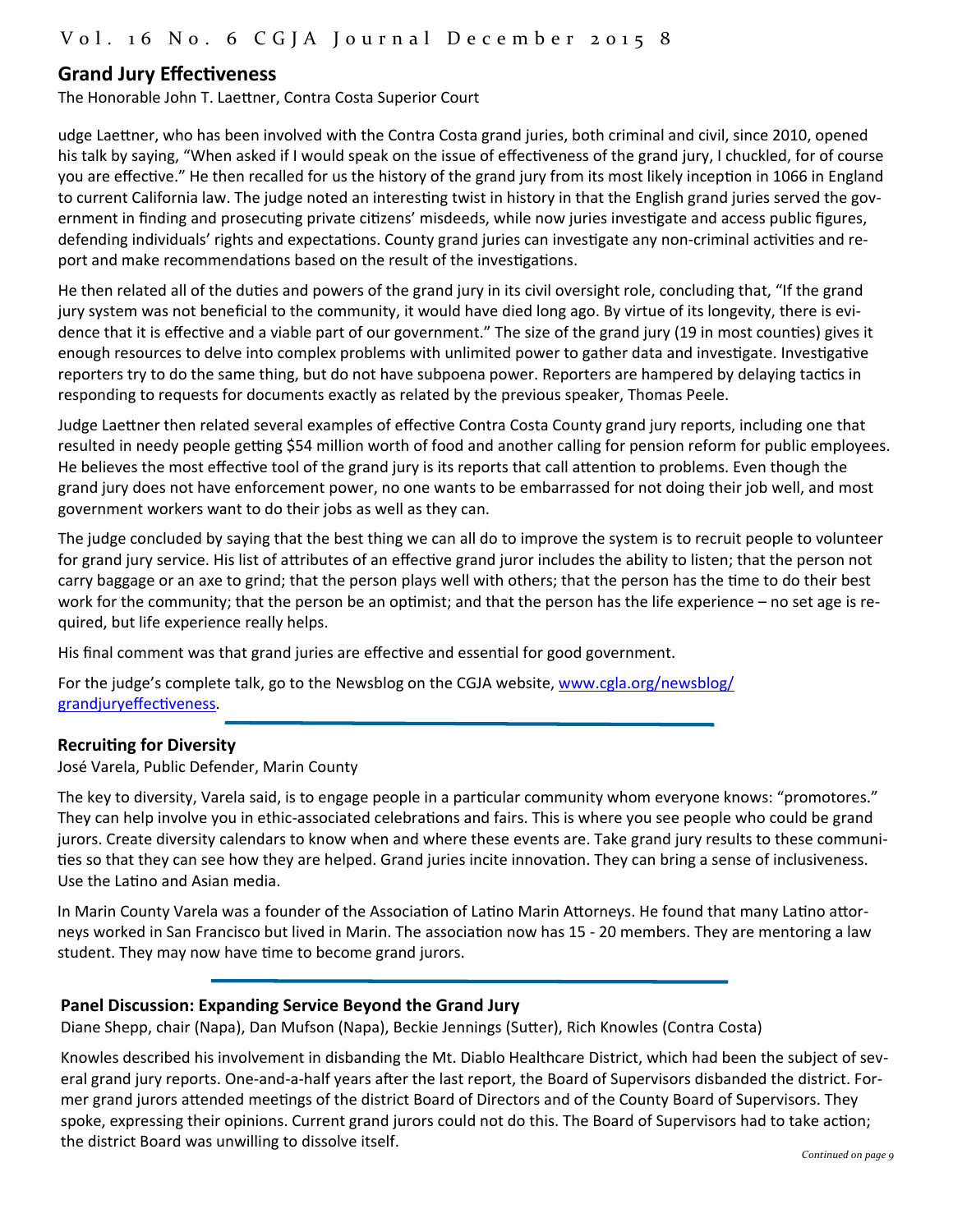### Vol. 16 No. 6 CGJA Journal December 2015 9

*Continued from page 8*

Jennings wasn't able to attend, so Mufson spoke on her behalf. He said that one of her grand jury's reports described terrible conditions in a county animal shelter. Nothing happened as a result of the report. But, she was later part of a movement that successfully resulted in improved conditions at the shelter.

Mufson then turned to his situation: grass roots democracy on a proposed land use project. Development in Napa County, Mufson said, was getting out of hand. The resident protest started small – individuals speaking no more than three minutes each at a public forum. Diane Shepp discovered a proposal to develop a new winery center at the top of a hill. Shepp invited a few neighbors to join her in protest. Mufson came to the meeting. Some attendees asked him about another big project in his neighborhood that would involve cutting down 28,000 trees and building four reservoirs. Mufson didn't know about it. There was a 1,200‐page Environmental Impact Report (EIR). He began to contact his neighbors. They started attending meetings of the Planning Commission and the Board of Supervisors, with multiple voices speaking for 45 minutes. They raised money to support their effort. They hired experts to comment on the EIR and hired lawyers to file the comments. They mounted three legal teams. To date, the Board of Supervisors has not certified to EIR and approved the project.

This effort led Mufson to invite people through the county to work together to get ahead of the constant new winery, expanding winery, and hotel development projects. Fifty people established a steering committee, which meets regularly. Supervisors are beginning to ask questions. In March 2015, they held a public forum on land use. The Board of Supervisors established an agricultural protection advisory committee (17 people); four of the steering committee members (including Mufson) are con the committee. Mufson said that this group is now a new voice in the county. It is going to lobby. It is going to support candidates and propose ballot initiatives. The group wants to change the composition of the Board of Supervisors.

Shepp elaborated on the proposed winery center project in her neighborhood. The developer says that 22,000 visitors would come annually to this center in an area with little water and great fire danger. On the same road to this project, developers have filed three more applications. One property owner wants a helipad on his residential property. Shepp is running for a position on the Board of Supervisors.

# **Annual MeeƟng**

*Each year, each standing commiƩee submits an annual report, that is included in the conference booklet. Fol‐ lowing are this year's reports for those unable to attend the conference.* 

### **CommiƩee Reports**

#### **Awards**

Barbara Sommer, Chair

There have been some changes in committee membership this year. Betty Mattea has moved to the position of Chair Emerita. Barbara Sommer is committee chair. Current members are Joann Landi, Terrie Stevens, Linda Glasscock, Todd Lloyd, and Jerry Lewi.

This year the CGJA has presented the two EIR awards, the Angelo Rolando Memorial Award, and recognized four mem‐ bers with Certificates of Special Recognition. In addition, a chapter (San Francisco) has presented a Local Achievement Award. The names of the winners announced at the Annual Conference will be posted on the website following the meeting.

We continue to urge our colleagues to consider presenting awards to their Regional or Chapter meetings. While certain awards must be presented at the Annual Conference, i.e., the EIR and Rolando awards, Local Achievement and Certificates of Special Recognition awards can be presented at a Chapter or Regional meeting. This may permit more local people to be present to enjoy the proceedings and congratulate the honoree.

An ad hoc committee from the Public Relations and Awards Committees will work to establish an Honor Roll or Founders Roll to honor past members who have contributed substantially to the CGJA and/or their local chapter.

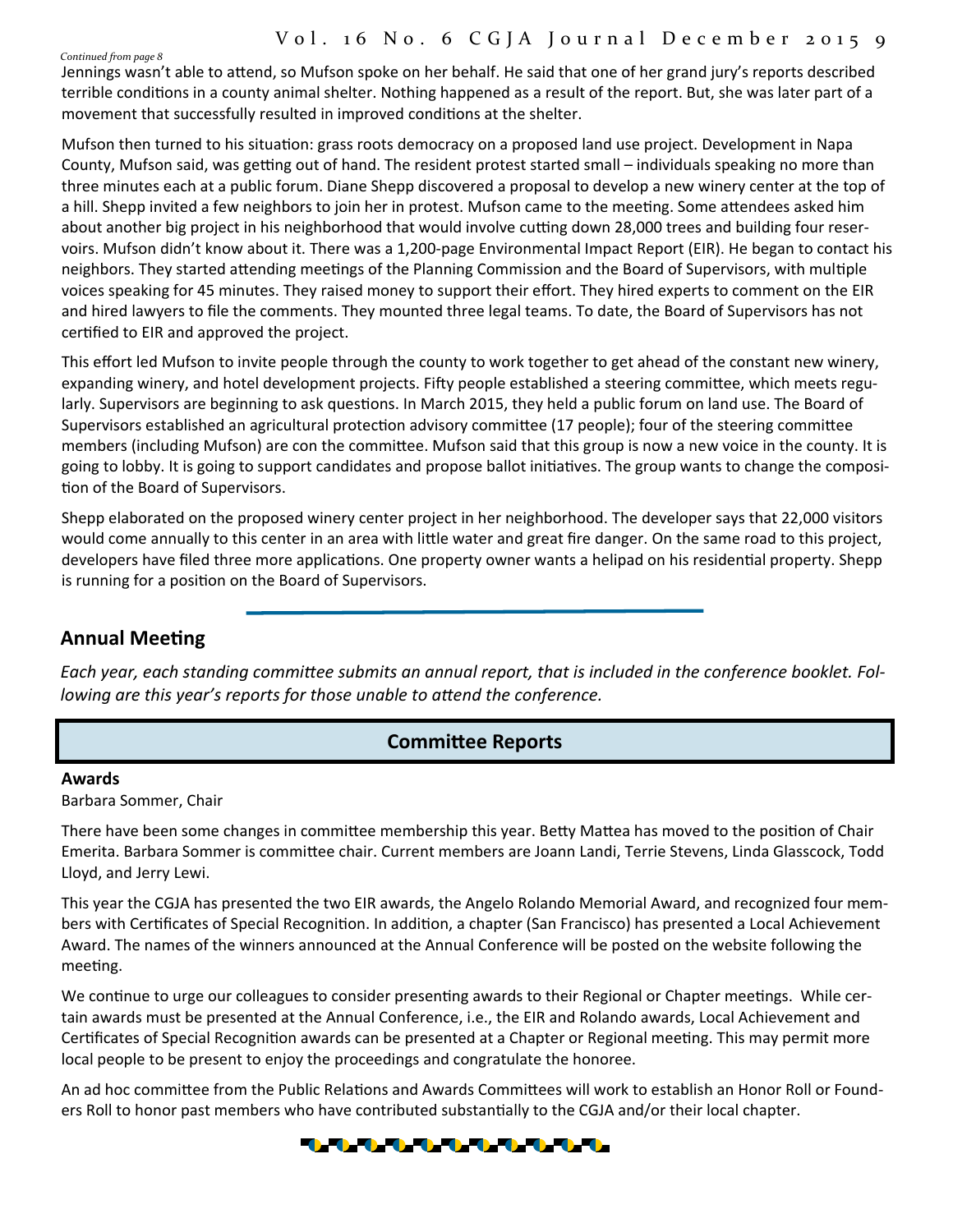### **Finance**

Lloyd Bell, Chair

This is the annual report of the California Grand Jurors' Association (CGJA) Finance Committee. This report highlights the key activities of the Finance Committee, from January through October 2015.

The Finance Committee began the year with two members: Marsha Caranci and Dianne Hoffman, outgoing Treasurer. The committee welcomed the addition of Lou Meyer as incoming Treasurer, and Lloyd Bell as Committee Chair. The committee actively recruits for new members familiar with financial management principles, the nonprofit legal environment, accounting software, and administrative skills.

Major accomplishments during this period include:

- Executed an external financial review with assistance from the Financial Review Committee
- Fulfilled a Succession Planning requirement to identify a Vice-Chair (Hoffman)
- Developed and led implementation of a CGJA Director reimbursement policy
- Development and led adoption of Finance Committee Procedures;
- Compiled and drove approval of 2015 annual CGJA budget
- Solicited and received a mid-year revised budget forecast from each committee
- Clarified and published language pertaining to the deductibility of CGJA annual dues
- Provided a Finance Committee representative to the InfusionSoft Task Force (Meyer).
- Initiated communication to MRC to send to chapters concerning the importance of maintaining their tax-exempt status
- Filed IRS CP119 Form to update subsidiary CGJA chapter non‐profit status.
- Conducts a monthly review of CGJA financial records and transactions.

Priorities for 2016 will focus on:

- Facilitating the implementation of InfusionSoft with existing accounting software
- Improving the accuracy of the interface with QuickBooks and e-commerce software

The committee wishes to offer their sincere appreciation and heartfelt thanks to Dianne Hoffman for her tireless efforts on behalf of the CGJA in her roles as Director and Treasurer of our fine organization.

### **Chapter Officers' Meeting**

It has become a custom for the Membership Relations Committee to host a meeting of Chapter Officers (and Board Members) on the day preceding any annual conference. That meeting was hosted this year in Lafayette, CA on November 1. Representatives from 12 chapters and 11 (out of 12) Board members attended

Mike Chernock, MRC Chair, opened the meeting by welcoming the chapter officers and the Board members present. A special introduction was made for the three incoming CGJA Board members Andi Winters, Rich Knowles, and Mac Small. Everyone introduced themselves.

#### **Housekeeping Item**

Mike mentioned the need for each chapter to keep the MRC informed of the name and contact information for its president (new or returning). That information is needed for our annual tax and nonprofit filings. Mike asked for suggestions on how to keep this information current and received the following suggestions:

- All Presidents should be asked to include a contact telephone number along with their other contact information. After the MRC sends the standard e-mails requesting new (or old) officer data and receives same, the MRC should then *telephone* the past President of those chapters who have not replied.
- InfusionSoft keep the names of other Chapter officers and that should include their membership chair.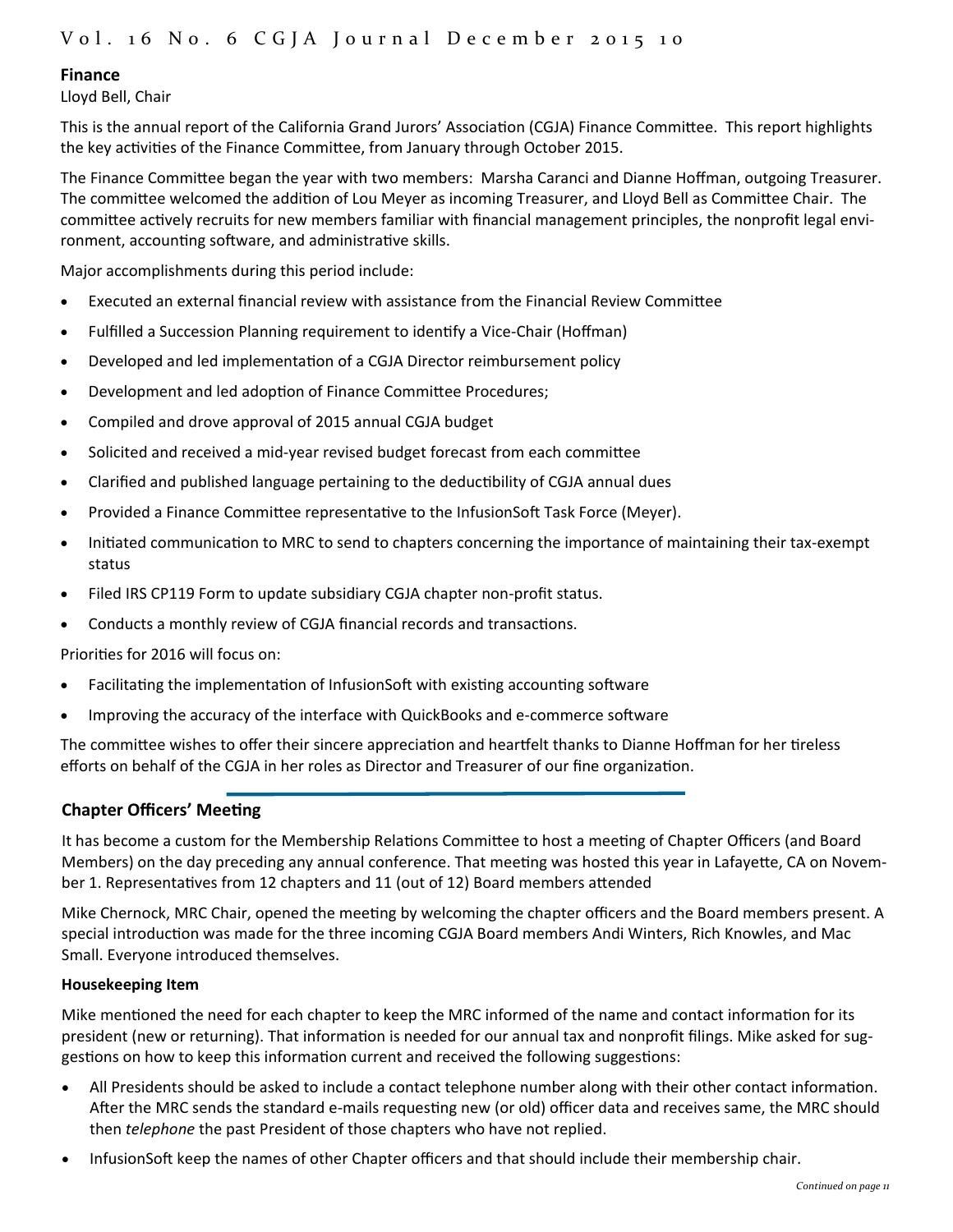#### **Public Awreness**

In light of the Ferguson riots against the Criminal Grand Jury, several chapters asked for a brief discussion regarding what chapters have done about responding to questions about how we differentiate Civil Grand Juries from Criminal Grand Juries in the minds of the general population? Members present whose seated juries are both Criminal and Civil acknowledged that some of their detractors have asserted that DAs use Criminal Grand Juries to deflect decisions about whether to prosecute police officers in excessive force cases.

One chapter president said that she appeared on TV to explain how the indictment process works and that the jury's limited role is to determine probable cause, not guilt or innocence. Another chapter said that they quickly sent a letter to the editor of the local paper to clarify their roles and to stave off public misperceptions.

#### **RecruiƟng PracƟces For Jurors**

The next topic appeared to be a universal issue for all counties: How Chapters can assist their courts in finding and screening new jurors and, in general, how effective Counties have been in attracting volunteers.

The best people to find and recruit jurors are those people who have been jurors themselves. This role is among the most important services a chapter can render. Most counties have been expending more effort than ever before with diminishing results.

It is an axiom of Civil Grand Jury service that "no two counties work the same." This is especially true of outreach and recruiting. The envelope ran the entire gamut from some chapters who hand a qualified list to the courts for them to sign off to other chapters who are forbidden to contribute to the process at all.

During the course of the discussion, the following ideas were offered:

- 1. Start the recruiting process earlier in the year.
- 2. Hold open houses around the county.
- 3. Invest in broader advertising such as giving speeches to civic groups using a speaker's bureau.
- 4. Write articles in *Westways Magazine* (an auto club publication), make announcements in city, utility, or public newsletters (such as the League of Women Voters, faith base groups, social clubs, and service organizations). If you have one, advertise on your local internet *Patch* site. Write articles and submit them to AAA and Via magazines. Investigate using the NextDoor.com website in your neighborhood.
- 5. ParƟcipate in radio spots with popular DJs; arrange and staff booths at home shows, county fairs, or health fairs. These events draw a large number of retirees and that has historically been a major source pool for seated jurors.
- 6. Have discussions at OSHER classes and other events at local colleges.
- 7. Find out if your city or county has a website or city newspaper and will allow a Civil Grand Jury page. Attempt the have the board of supervisors declares February as "Civil Grand Jury Awareness month." View the Placer Chapter's website for ideas.
- 8. Ask the local peƟt jury staff to present a video in the jury assembly room (such as CGJA's *Agents of Change or Gavin Newsom's tribute to the Civil Grand Jury*).
- 9. It was noted by several members present that Marin County presently has a very strong relationship with their courts and presently does both outreach and candidate screening at the request of their courts. Nadine Muller, Marin's President, made the following observations:
	- a. When interviewing, candidly describe the time commitment and skills needed for grand jury service. People who really are not well suited to the task tend to drop out, leaving a smaller but more qualified pool.
	- b. A smaller number of applications are not necessarily bad if the quality is good. A smaller source pool might provide a richer resource than a mass of volunteers.
	- c. Constantly review and evaluate what is working and what is not working. Seek evaluations from all parties in every step of the process and compare your efforts to find the most viable return on your efforts. Always as‐ certain from any candidate, "where did you learn about the Civil Grand Jury."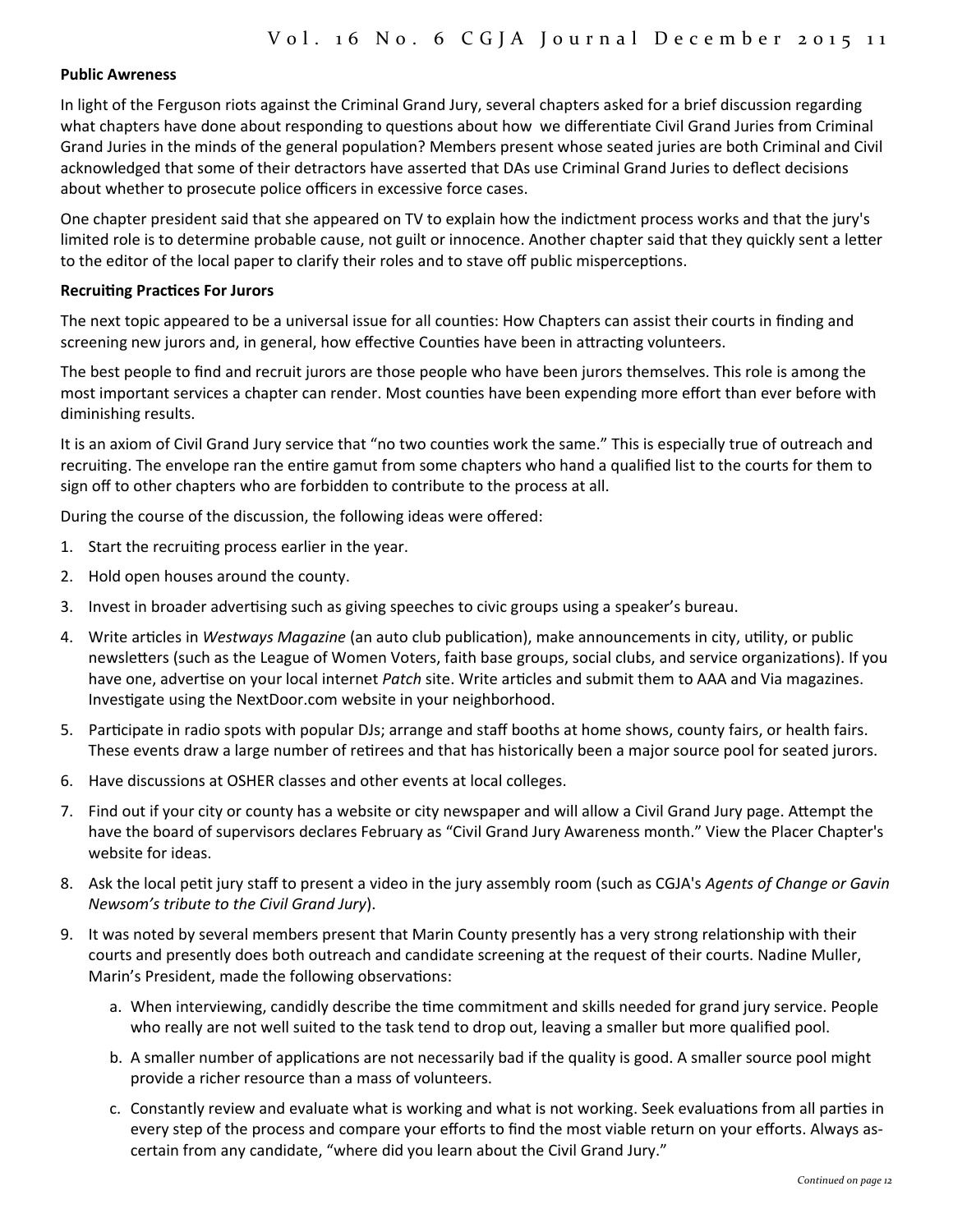# Vol. 1 6 No. 6 CGJA Journal December 2015 1 2

*Continued from page 11*

- d. A new process requested by the courts will be to hold a short "small group" session with potential jurors to determine how they function in a small group environment.
- 10. In one county this past year, the court and chapter focused on weeding out the potential pool by using preorientation meetings. They believe this is a highly effective practice since their county's grand jury has had zero turnover as of November.
- 11. Grand Jury reports are a prime vehicle for mass recruiting. Marin's has always produced an insert for the largest newspaper in the county to give to each of their subscribers. This same insert finds its way into libraries, Civic Center newsstands and the like.

### **Social Media**

There was a brief discussion about the advantageous use of social media. A Board member noted that we have posted a social media strategy on our website. Another attendee mentioned the use of NextDoor.com. Many other such communication vehicles were already mentioned in the recruiting discussion.

### **Regionals**

Regionals are now into their  $5<sup>th</sup>$  year. That is proof of its success as a chapter-to-chapter communications tool. The next Bay Area Regional Meeting is scheduled for February 6, 2016 in San Rafael, CA, and a San Joaquin Regional Conference is planned for April 2016. (Exact date to be forthcoming)

The consensus was that Regionals are of great benefit to those attending. They make it possible for Chapters to help Chapters with simple, basic things and topics of common interest. With CGJA Directors now elected by Regions, Re‐ gional Conferences create a way for members within a Region to get to know each other better and possibly actually meet their candidates who are running for a directorship.

Reviews of the event were quite favorable and we hope to see even more officers at the 2016 Annual Conference.

Mike Chernock (with input from Karen Jahr and Mac Small) Chairperson, Membership Relations Committee

### **NominaƟons – ElecƟons CommiƩee**

Jerry Lewi, Chair

The Nominations-Elections Committee (NEC) is an ad-hoc committee appointed annually to recruit candidates for the Board of Directors election and to conduct the election by preparing and mailing the ballots to qualified members. The committee consists of three directors, one from each region, and three non-directors also one from each region. This year's committee included Jerry Lewi, Chair, Marsha Caranci, Vice-chair, and Lloyd Bell as director members and Ray Frisbie, Bette Flick, and Nadine Muller as the non-director committee members.

This year, the committee had the additional task of preparing the ballot for the three proposed changes to the bylaws.

We used some innovative procedures this year, primarily to reduce cost, but to also improve communications with the membership. We placed all the candidate statements and arguments for and against the ballot measures in the *Grand Jurors' Journal* as well as on a dedicated website page instead of including them in the ballot package mailed to each member. We also used bulk mail to save cost. Four members reported not receiving ballots and they were mailed a subsequent ballot with adequate time to vote.

Our final task was to update the NEC procedures, basically documenting what we did for the benefit of future committees.

One disappointment for all to think about: Not a single recommendation for a nominee came from the membership and not a single person offered themselves as a nominee. All nominees were either incumbents seeking reelection or members recruited to run by our committee.

My thanks to the committee members for their support and hard work. We worked diligently, resulting in a fair and well-publicized election.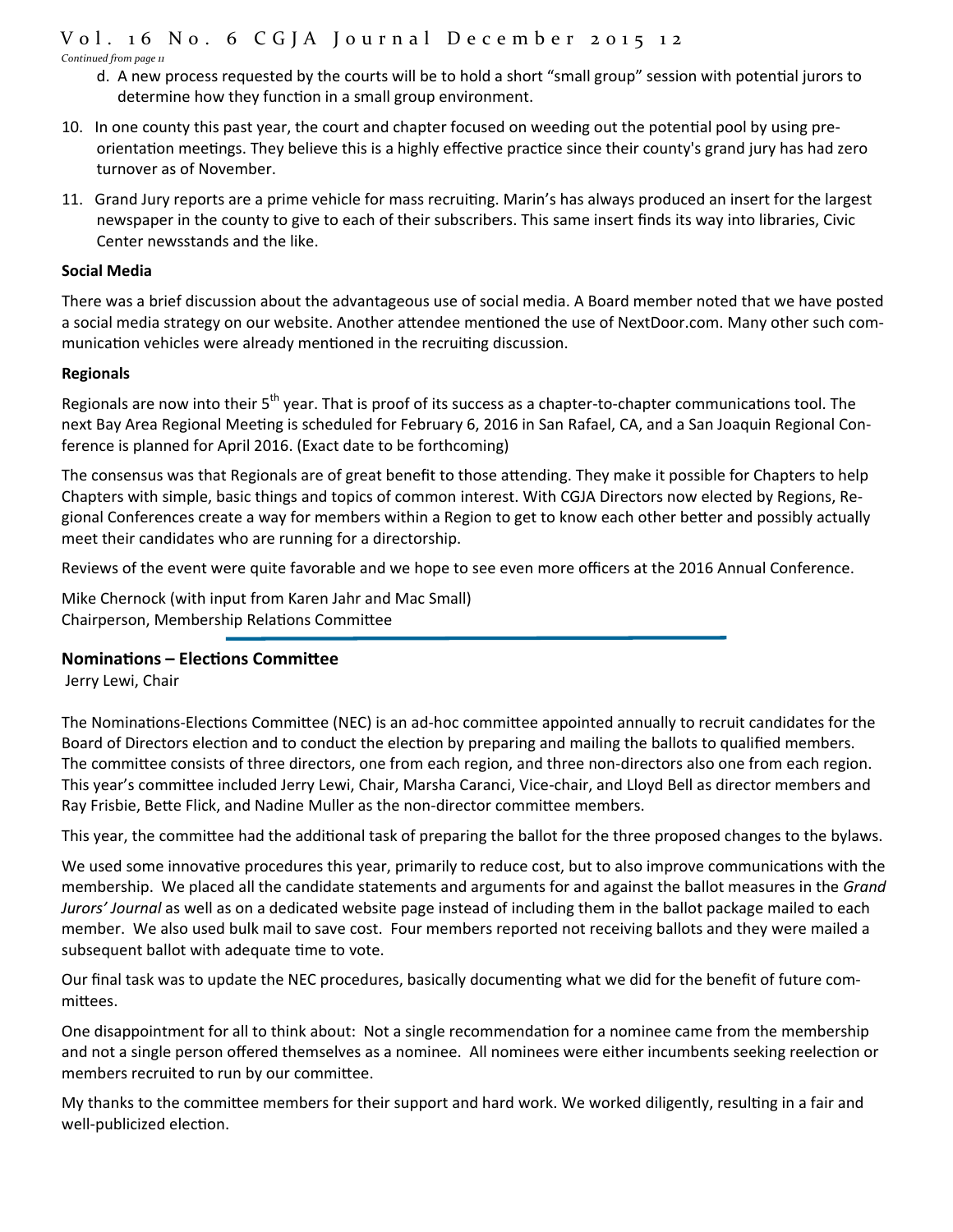### **Public RelaƟons CommiƩee**

Jim Ragan, Chair

CGJA and its Public Relations Committee (PRC) continue to promote communication about grand juries and CGJA with our members and the broader public. PRC's main communication tools are our website and bimonthly CGJA *Grand Jurors'Journal*. Other tools include the *California Grand Jury System* book, the CGJA *InformaƟon Brochure*, and social me‐ dia.

**Website** (www.cgja.org). PRC continues to improve the website to make it more user friendly to our audiences. This year, the major change has been to add to and consolidate resources for grand juries under one banner menu item, **Ju‐ ry Resources**:

- FAQs–CGJA's answers to the most frequently asked questions submitted by grand jurors, CGJA chapter members, court personnel, and others
- California Codes—links to the 29 codes
- Local Government Information—documents and links about types of local governments and transparency and ethics laws.
- Other Useful Links—statutes, legislation, court decisions, statewide local government organizations, state government sites, and other useful organizations
- Sample Documents—Downloadable, useable files from individual grand juries and CGJA trainers with respect to grand jury procedures, internal administrative matters, grand jury correspondence, citizen complaints, investigations, and report writing
- Legal and Legislative Resources—contact with CGJA's Legal and Legislative Resources Committee for best practice advice and answers to questions about grand jury jurisdiction and operations

In 2015, PRC has given major attention to our website's news blog that posts media articles on grand jury reports and responses throughout the state. By the end of the year, we expect to have posted about 500 articles—a 25-percent increase over the best previous year. The articles demonstrate significant local media coverage of grand jury reports.

*Grand Jurors' Journal*. PRC continues electronic distribution of the Journal (in color)to all, introductory members, former introductory members and others, including regular members who opt for this version. In addition, all other regular members and all grand juries receive print copies (black-and-white only, because of cost). The current edition and all prior editions going back to 1996 continue to be available on the CGJA website.

**Statewide Grand Jury Awareness Month 2016**. Due to Assembly Member James Gallagher (3rd District), the Assembly, in late December or in January, will designate February 2016 as Grand Jury Awareness Month. Board and PRC member Beckie Jennings has spearheaded this effort.

PRC chair is Jim Ragan; Jerry Lewi is vice chair. Other 2015 members are Barbara Arietta, Beckie Jennings, Joann Landi (Secretary), Di Masini, and Larry Walker. Larry Herbst joined in September.

### **Training Committee**

By Marsha Caranci, Chair

The CGJA Training Program includes the parent Training Committee, four subcommittees, and a team of 19 trainers – a total of 23 dedicated people, most of whom serve in multiple capacities. This group successfully put on 35 seminars and workshops this summer, plus 8 Report Writing Workshops in the fall.

Regional seminars were conducted in Sacramento, Redding, and Visalia; Foreperson Workshops in those same three locations plus San Mateo; and on-site seminars in 28 venues, training a total of 1018 jurors and alternates this summer at our regular seminars, plus 73 Forepersons and Pro Tems at separate workshops. We were also very fortunate to have more than 40 legal advisors (County Counsels, District Attorneys, and Superior Court Judges) and other county or court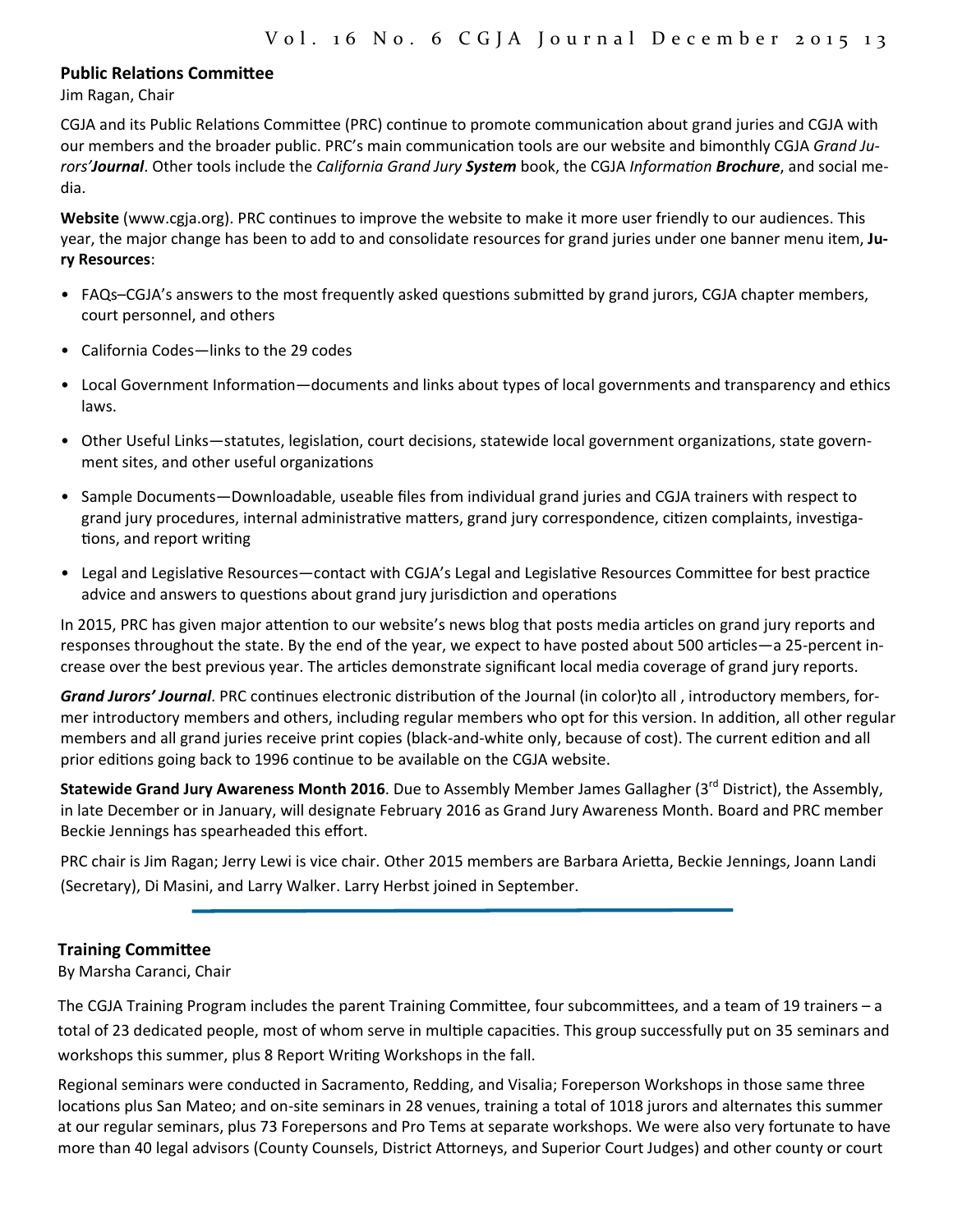# Vol. 1 6 No. 6 CGJA Journal December 2015 1 4

*Continued from page* 13

officials attend our seminars this summer. We expect approximately 300 jurors to attend our Report Writing Workshops in October and November.

Our subcommittees worked hard to ensure the Training Program's success. The Program Workshop Subcommittee was involved in the planning and communications needed to set up every one of these 42 venues. Registration for our regional seminars, Foreperson and Pro Tem Workshops, and Report Writing Workshops was handled by Cheryl Nelson; the invoicing and receipts by Joann Landi; our volunteer teams and regional registration desk by Andi Winters; and our hotel accommodations by Leslie Lea.

Teams of volunteers from the Placer County, Shasta County, Solano County, and Tulare County Chapters assisted at our regional seminars, and many other chapters provided support at some of our on‐site seminars. Most CGJA Chap‐ ters had representatives at the seminars to introduce themselves to the new jurors.

Our Curriculum Subcommittee, lead by Karen Jahr, revised and prepared all of our power point presentations and the training manuals and other materials for our seminars and workshops The PR Subcommittee, chaired by Jerry Lewi, made sure that our work was well publicized. The Trainer Subcommittee, chaired by Ray Frisbie, scheduled the training teams needed for the various locations, coordinated our trainer evaluation program, and planned and presented our annual Train‐the‐Trainer Workshop.

Our 2015 trainers, who traveled all over the state working with new grand juries from 53 counties, are: Lew Avera, Bob Bianco, Medsie Bolin, Marsha Caranci, Bette Flick, Ray Frisbie, Karin Hern, Dianne Hoffman, Karen Jahr, Jerry Kunkle, Jeanette Monahan, Larry Johnson, Ed Kreins, Judi Lazenby, Jerry Lewi, Ron Miguel, Cheryl Nelson, Jim Ragan, and Ray Tjulander.

As our program matures, after several years of significant growth, we will continue to fine-tune our programs, enhance the quality of our training materials, and increase the size, skills, and knowledge of our training team. To that end, we will expand the number of new trainers and volunteers that we will be bringing on board this year so that in future years we can be assured of continued success.

As we near the end of another highly successful year for the CGJA Training Program and begin preparing for next year, I want to sincerely thank everyone who has contributed to this effort. It takes the work of so many to make our pro‐ gram a success.

### **New Directors Join the Board**

Every November, following the CGJA elections, the composition of the Board of Directors changes.

Two new Directors were elected this October: Andi Winters (northern region) and Mac Small (southern region).

Joann Landi was appointed to fill the vacancy that occurred in the central region when Director Diane Shepp resigned earlier this month.

Rich Knowles was appointed to the Board on October 27 to fill a two-year term that the newly elected Director for the central region, Lou Meyer was unable to fulfill.

### **There have been changes in our officers as well**.

On November 24, Lloyd Bell was named Vice President, replacing Diane Shepp

Director Medsie Bolin was appointed CGJA's Treasurer on October 27, replacing former Treasurer Lou Meyer.

Two Directors, Dianne Hoffman and Karin Hern, chose not to run for reelection. Dianne served as a Director for eight years and as CGJA Treasurer for four. She is now our Assistant Treasurer and a member of the Finance, Legal and Leg‐ islative Resources, and Training committees. Karin also served for eight years, and is a member of the Bylaws and Policy Review, Finance, and Legal and Legislative Resources committees, and acts as our corporate law expert. Both Dianne and Karin are long-time trainers in a variety of subjects. The Board thanks them for their exemplary service to our Association.

The Board also thanks outgoing Directors Beckie Jennings, Lou Meyer, and Diane Shepp for their service to CGJA: Beck‐ ie as a Director, Lou as a Director and CGJA's Treasurer, and Diane as Director, Vice President, and Chair of the Fund Development and Annual Conference committees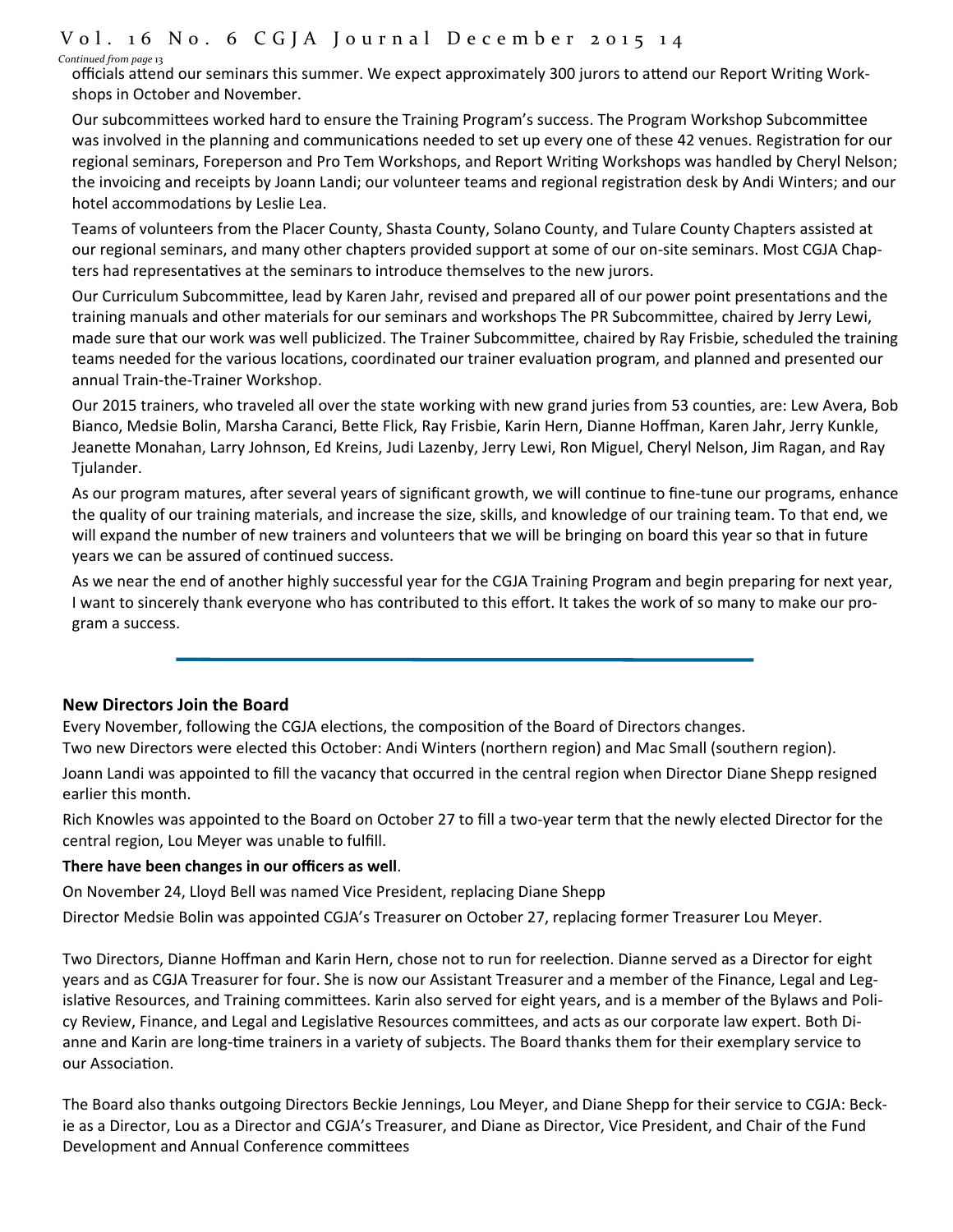### **CGJA Takes Part in Judiciary EducaƟon**

By Karen Jahr and Marsha Caranci

calbear72@sbcglobal.net

On October 20, CGJA President Karen Jahr and Training Committee Chair and Director Marsha Caranci gave a one-hour presentation at the Judicial Council's annual Presiding Judges/Court Executive Officers Management Conference, held in San Jose.

Our presentation – Practical Approaches to Supervising Grand Juries - was warmly received by the 100 presiding judges, assistant presiding judges, and court executive officers in attendance.

We discussed several topics, including the need to carefully recruit and screen jurors and to have a good local orientation program. We stressed that accurate and thorough training is essential to insuring grand juror competence.

We encouraged the courts, during both our oral presentation and in our handout materials, to make use of CGJA chapters to help recruit, screen, and interview candidates and to develop and conduct local orientation programs. We anticipate a higher level of chapter involvement in the coming years as the courts learn of our chapters' successful efforts in many counties.

Our PowerPoint slide set, our 20‐page handout (*Guidelines for Supervising Civil Grand Juries*), and our 300‐page Train‐ ing Manual have all been loaded onto the courts' private network for use by judges in all 58 superior courts.

Our educational efforts were a demonstrable success. In the month since we made our presentation, we have received a number of contacts from courts asking for our advice.

|                                  | <b>CGJA Officers</b>                                                                                                                                                                                        |                                                                      |                                                                                                                                                                                                                              |                                                                                                                                                                                                                    |  |  |
|----------------------------------|-------------------------------------------------------------------------------------------------------------------------------------------------------------------------------------------------------------|----------------------------------------------------------------------|------------------------------------------------------------------------------------------------------------------------------------------------------------------------------------------------------------------------------|--------------------------------------------------------------------------------------------------------------------------------------------------------------------------------------------------------------------|--|--|
|                                  | President<br><b>Karen Jahr</b><br>karen.jahr@sbcglobal.net                                                                                                                                                  | <b>Vice President</b><br><b>Lloyd Bell</b><br>lloyd.bell@comcast.net | Secretary<br>Jim Ragan<br>jimragan@charter.net                                                                                                                                                                               | <b>Treasurer</b><br><b>Medsie Bolin</b><br>medsiebolin@gmail.com                                                                                                                                                   |  |  |
|                                  | <b>CGJA Directors</b>                                                                                                                                                                                       |                                                                      |                                                                                                                                                                                                                              |                                                                                                                                                                                                                    |  |  |
|                                  | <b>North</b><br>Marsha Caranci, Shasta<br>caranci@aol.com<br>Karen Jahr, Shasta<br>karen.jahr@sbcglobal.net<br>Jerry Kunkle, Butte<br>sjkunkle@hotmail.com<br>Andi Winters, El Dorado<br>awint125@gmail.com |                                                                      | <b>Central</b><br>Lloyd Bell, Contra Costa<br>lloyd.bell@comcast.net<br>Rich Knowles, Contra Costa<br>grichthek@gmail.com<br>Joann Landi, San Mateo<br>joannelandi@aol.com<br>Gary Spaugh, San Joaquin<br>gspaugh2@gmail.com | <b>South</b><br>Medsie Bolin, Fresno<br>medsiebolin@gmail.com<br>Jerry Lewi, Ventura<br>cgjaprguy@roadrunner.com<br>Jim Ragan, San Luis Obispo<br>jimragan@charter.net<br>Mac Small, Monterey<br>fmacsmall@mac.com |  |  |
| <b>Standing Committee Chairs</b> |                                                                                                                                                                                                             |                                                                      |                                                                                                                                                                                                                              |                                                                                                                                                                                                                    |  |  |
|                                  | <b>Annual Conference</b><br>Leslie Lea<br>Lgroarke@pacbell.net<br>Legal & Legislative                                                                                                                       | Awards<br><b>Barbara Sommer</b><br>basommer@ucdavis.edu<br>Training  | Finance<br>Lloyd Bell<br>lloyd.bell@comcast.net<br><b>Public Relations</b>                                                                                                                                                   | <b>Membership Relations</b><br><b>Rich Knowles</b><br>qrichthek@qmail.com<br><b>CGJA Mailing Address:</b>                                                                                                          |  |  |
|                                  | <b>Resources</b><br>Larry Johnson                                                                                                                                                                           | Marsha Caranci<br>caranci@aol.com                                    | Jim Ragan<br>Jimragan@charter.net                                                                                                                                                                                            | 1017 L Street #320,<br>Sacramento, CA 95814-3805                                                                                                                                                                   |  |  |

**For a listing of current chapters visit www.https://cgja.org/chapters-and-associations**